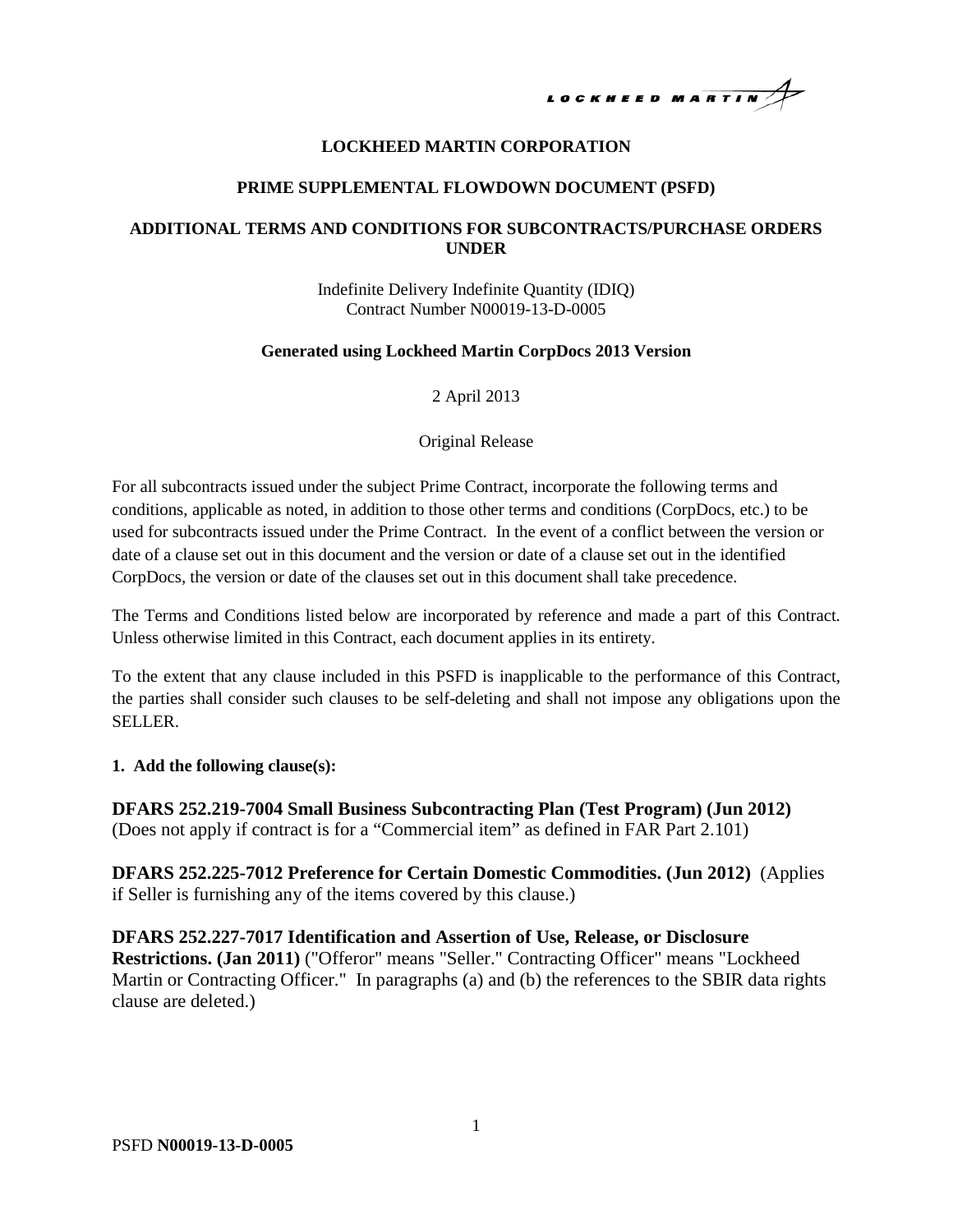LOCKHEED MARTIN

**DFARS 252.234-7002 Earned Value Management System. (May 2011)** (Does not apply if contract is for a "Commercial item" as defined in FAR Part 2.101) ("Government" means "Lockheed Martin and Government." Paragraphs (i) and (j) are deleted.)

**DFARS 252.239-7001 Information Assurance Contractor Training and Certification (Jan 2008)** 

**DFARS 252.243-7002 Requests for Equitable Adjustment (Dec 2012)** (Does not apply if contract is for a "Commercial item" as defined in FAR Part 2.101) (Applies to subcontracts over \$150,000.)

**DFARS 252.245-7001 Tagging, Labeling, and Marking of Government-Furnished Property (Apr 2012)** (Applies to subcontracts where the items furnished by the subcontractor will be subject to serialized tracking.)

**DFARS 252.245-7004 Reporting, Reutilization, and Disposal (Apr 2012)** ("Contracting Officer" means Lockheed Martin.)

**DFARS 252.246-7000 Material Inspection and Receiving Report (Mar 2008)** (Applies if this contract requires delivery of Items directly to the Government.)

**FAR 52.215-23 Limitations on Pass-Through Charges Alternate 1 (Oct 2009)** (Does not apply if contract is for a "Commercial item" as defined in FAR Part 2.101) (Applies if this is a cost-reimbursement subcontract in excess of \$150,000, except if the prime contract to which this contract relates is with DoD, then the clause applies to both cost-reimbursement subcontracts and fixed-price subcontracts, except those identified in  $15.408(n)(2)(i)(B)(2)$ , that exceed the threshold for obtaining cost or pricing data in accordance with FAR 15.403-4.)

**FAR 52.222-51 Exemption from Application of the Service Contract Act to Contracts for Maintenance, Calibration, or Repair of Certain Equipment--Requirements (Nov 2007)** 

**FAR 52.222-53 Exemption from Application of the Service Contract Act to Contracts for Certain Services--Requirements (Feb 2009)** 

**FAR 52.223-16 IEEE 1680 Standard for the Environmental Assessment of Personal Computer Products ALT I (Dec 2007)** (Clause applies if computers will be delivered to the Government, acquired by the Contractor will be used in performing services at a Federallycontrolled facility; or are furnished under the prime contract for use by the Government.)

# **FAR 52.227-1 Authorization and Consent Alternate I (Apr 1984)**

**FAR 52.243-2 Changes -- Cost-Reimbursement Alternate V (Apr 1984)** ("Contracting Officer" and "Government" mean "Lockheed Martin." In paragraph (a) add as subparagraph (4) "Delivery schedule." In paragraph (d) the reference to the disputes clause is deleted.)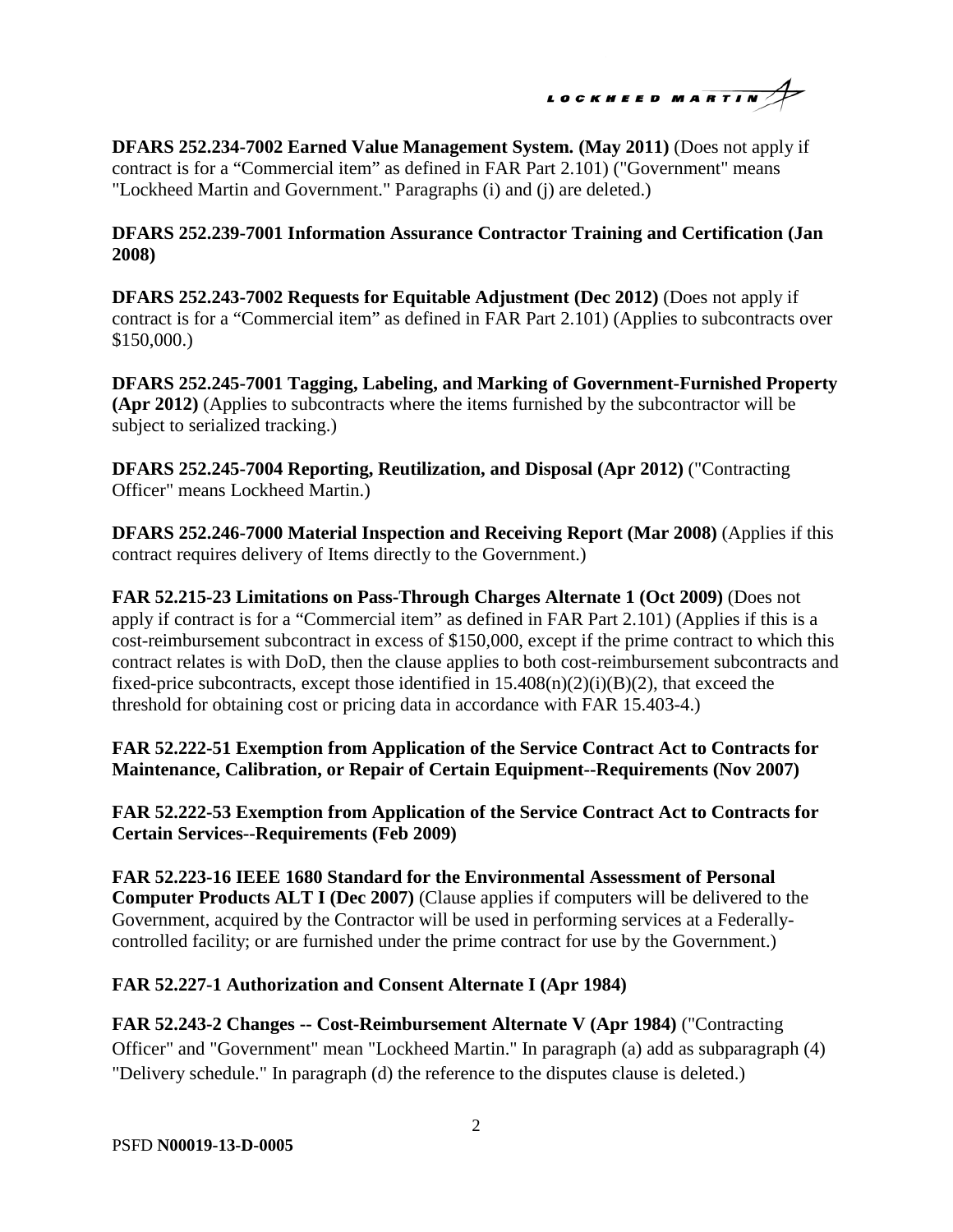

# **FAR 52.246-8 Inspection of Research and Development -- Cost-Reimbursement (May 2001)**

("Government" means "Lockheed Martin" except (1) in paragraphs (b), (c) and (d) where it means "Lockheed Martin and the Government." and (2) in paragraph (k) where the term is unchanged.) (Does not apply if contract is for a "Commercial item" as defined in FAR Part 2.101)

**NAVAIR 5252.247-9508 Prohibited Packing Materials (NAVAIR) (Jun 1998)** (Applies if the contractor will be making shipments directly to the Government) (Does not apply if contract is for a "Commercial item" as defined in FAR Part 2.101)

### **2. The following Special Contract Requirements (H clauses) are added:**

#### **H-2 NAVAIR 5252.204-9504 Disclosure of Contract Information (Jan 2007) (DEVIATION)**

(Communications with the Contracting Officer shall be made through Lockheed Martin. In paragraph (b), 10 days is changed to 20 days.)

(a) The Contractor shall not release to anyone outside the Contractor's organization any information (e.g., announcement of contact award), regardless of medium (e.g., film, tape, document), pertaining to any part of this contract or any effort directly related to the JSF Program unless—

(1) The JSFPO has given prior written approval;

(2) The information is otherwise in the public domain before the date of release; or  $(3)$  The information is being released to associate contractors, suppliers and vendors who require information for execution of the work effort under a JSF contract.

(b) Requests for approval shall identify the specific information to be released, the medium to be used, and the purpose for the release. "Information" includes but is not limited to, news releases, articles, manuscripts, brochures, advertisements, still and motion pictures, speeches, trade association meetings, symposia, published professional papers. The Contractor shall submit the original and 1 copy of the material proposed for release to the JSFPO at the following address:

Joint Strike Fighter Program Office Attn: Public Affairs Officer 200 12th Street South, Suite 600 Arlington, VA 22202-5402

Where practicable, requests and the specific information may be provided to the Public Affairs Officer using an electronic medium appropriate for the security level of the information being transmitted. The Contractor shall submit its request to the Public Affairs Officer at least 15 working days before the proposed date for release.

(c) The Contractor shall include a statement indicating the project or effort depicted was or is sponsored by: JSFPO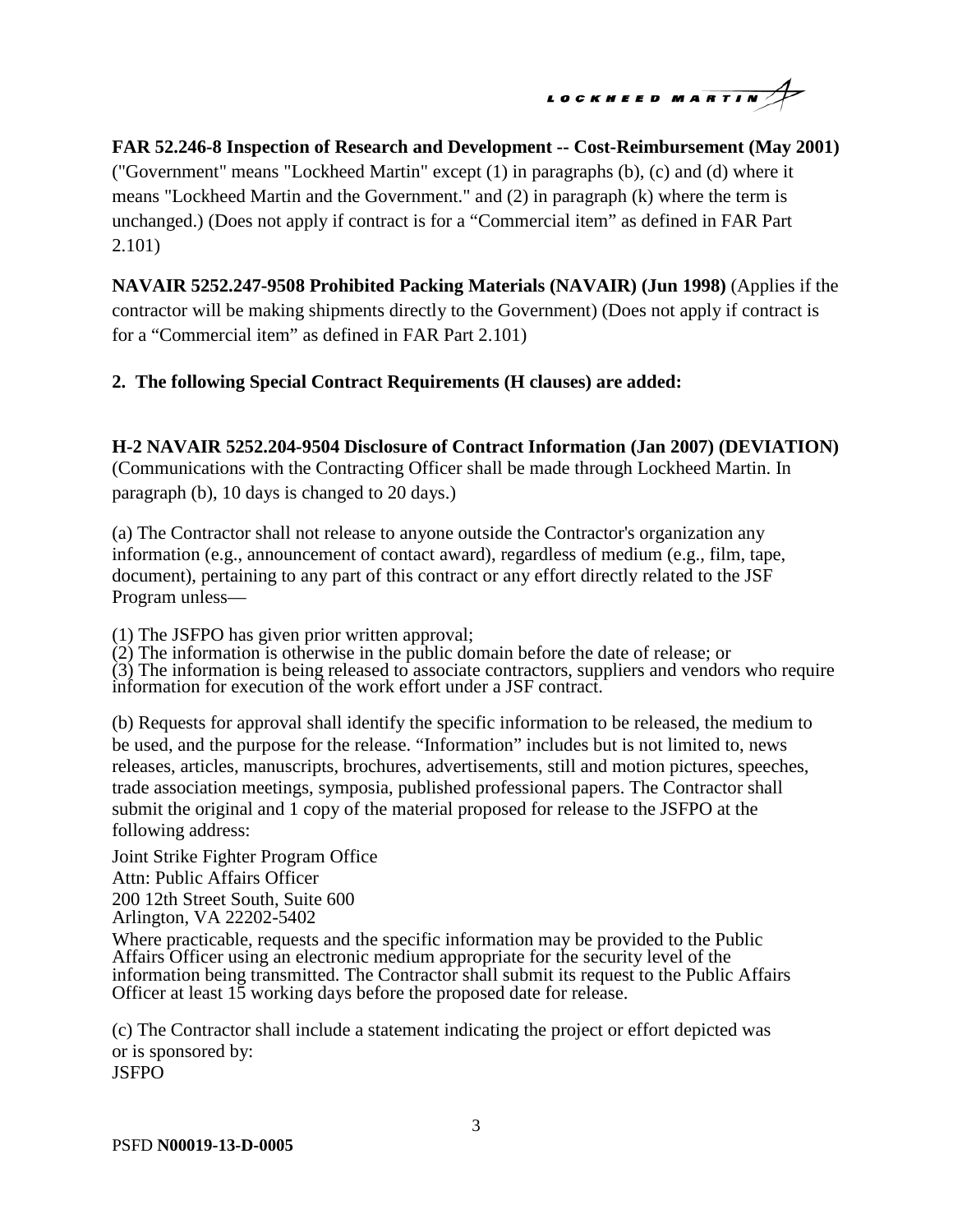

### Arlington, VA 22202

(d) The Contractor agrees to include a similar requirement in each subcontract under this contract.

Subcontractors shall submit requests for authorization to release through the prime contractor to the Public Affairs Officer.

### **H-4 5252.227-9511 DISCLOSURE, USE AND PROTECTION OF PROPRIETARY INFORMATION (NAVAIR)(FEB 2009)(DEVIATION)**

(a) During the performance of this contract, the Government may use an independent services contractor (ISC), who is neither an agent nor employee of the Government. The ISC may be used to conduct reviews, evaluations, or independent verification and validations of technical documents submitted to the Government during performance.

(b) The use of an ISC is solely for the convenience of the Government. Except as otherwise provided by separate agreement between the ISC and the seller, the ISC has no obligation to the seller. The seller is required to provide full cooperation, reasonable working facilities and access to the ISC for the purposes stated in paragraph (a) above.

(c) Since the ISC is neither an employee nor agent of the Government, any findings,

recommendations, analyses, or conclusions of such a contractor are not those of the Government. (d) The seller acknowledges that the Government has the right to use ISCs as stated in paragraph (a) above. It is possible that under such an arrangement the ISC may require access to or the use of information, which is proprietary to the seller in addition to third party proprietary data that the seller is authorized to disclose.

(e) To protect any such proprietary information from unauthorized disclosure or use, and to establish the respective rights and duties of both the ISC and seller, the seller agrees to enter into a direct agreement with any ISC as the Government requires. The ISC will be responsible for initiating contact with the seller sufficiently in advance of any work that may require facility access, cooperation from LM, or access to proprietary information belonging to the seller or to third parties who may have authorized the seller to disclose such data to enable the seller to arrange for such access and cooperation and to obtain the necessary agreements. A properly executed copy of the agreement will be provided to Lockheed Martin.

# **NAVAIR 5252.211-9510 Contractor Employees (NAVAIR) (May 2011)**

**NAVAIR 5252.227-9501 Invention Disclosures and Reports (NAVAIR) (May 1998)** (Does not apply if contract is for a "Commercial item" as defined in FAR Part 2.101)

**NAVAIR 5252.227-9507 Notice Regarding the Dissemination of Export-Controlled Technical Data (NAVAIR) (Oct 2005)** (Paragraphs (a) through (c) of the clause shall be included in all contracts.) (Does not apply if contract is for a "Commercial item" as defined in FAR Part 2.101)

# **NAVAIR 5252.228-9501 Liability Insurance (NAVAIR) (Mar 1999)**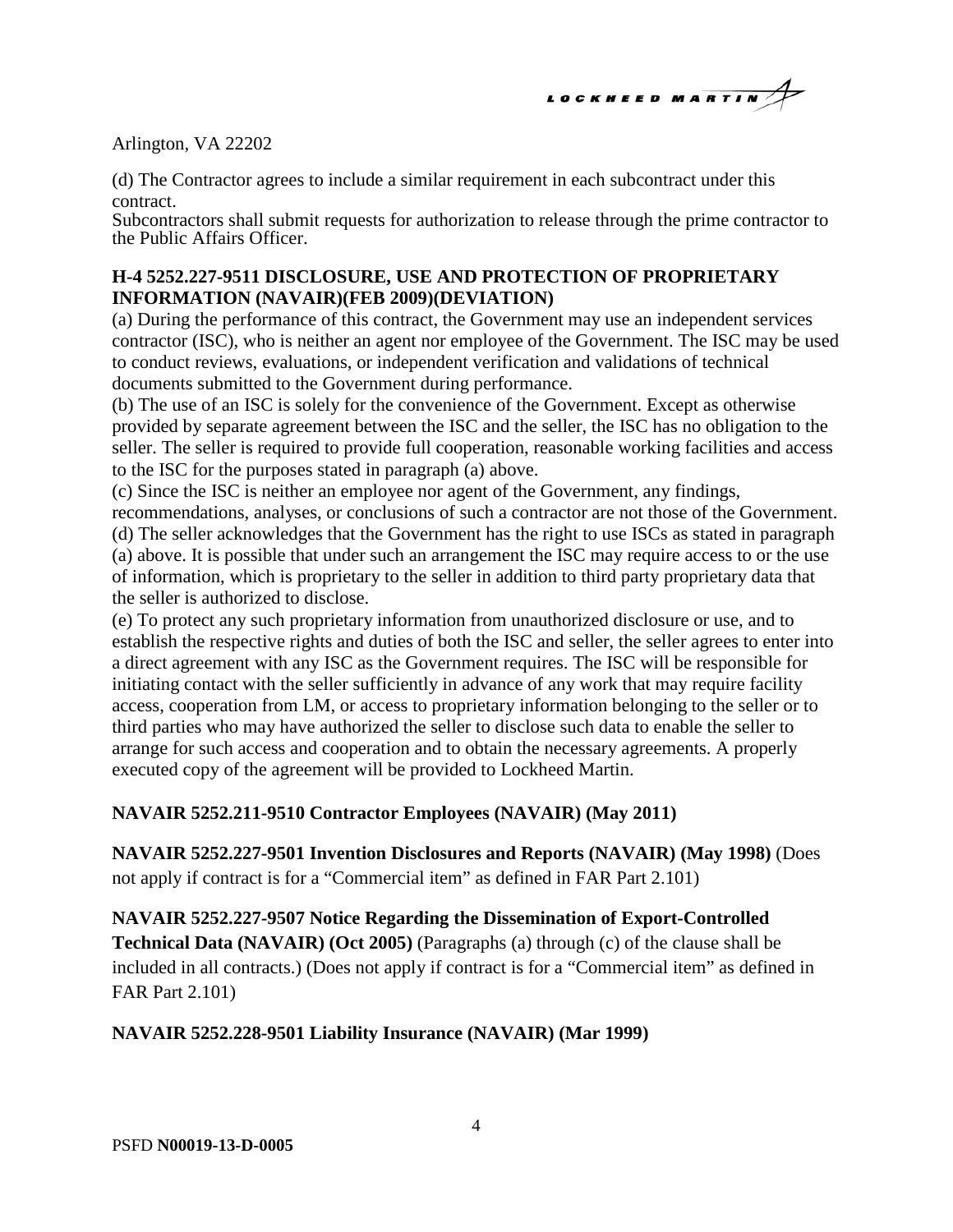# LOCKHEED MARTIN

(Applies if Seller will be performing work on a Government installation.) (Does not apply if contract is for a "Commercial item" as defined in FAR Part 2.101)

The following types of insurance are required in accordance with the clause entitled, "52.228-7, "Insurance—Liability to Third Persons" and shall be maintained in the minimum amounts shown:

(a) Comprehensive General Liability: \$200,000 per person and \$500,000 per accident for bodily injury.

(b) Automobile Insurance: \$200,000 per person and \$500,000 per accident for bodily injury and \$500,000 per accident for property damage.

(c) Standard Workman's Compensation and Employer's Liability Insurance (or, where maritime employment is involved, Longshoremen's and Harbor Worker's Compensation Insurance) in the minimum amount of \$100,000.

(d) Aircraft public and passenger liability: \$200,000 per person and \$500,000 per occurrence for bodily injury, other than passenger liability; \$200,000 per occurrence for property damage. Passenger bodily injury liability limits of \$200,000 per passenger, multiplied by the number of seats or number of passengers, whichever is greater.

# **NAVAIR 5252.232-9509 Reimbursement of Travel, Per Diem, and Special Material Costs (NAVAIR) (OCT 2006)**

(a) Area of Travel. Performance under this contract may require travel by contractor personnel. If travel, domestic or overseas, is required, the contractor is responsible for making all necessary arrangements for its personnel. These include but are not limited to: medical examinations, immunizations, passports/visas/etc., and security clearances. All contractor personnel required to perform work on any U.S. Navy vessel shall obtain boarding authorization from the Commanding Officer of the vessel before boarding.

(b) Travel Policy. The Government will reimburse the contractor for allowable travel costs incurred by the contractor in performance of the contract in accordance with FAR Subpart 31.2, all costs incurred for lodging , meals and incidental expenses required for tasks assigned under this contract shall be considered reasonable and allowable only to the extent that they do not exceed on a daily basis the maximum per diem rates in affect at the time of travel as set forth in Federal Travel Regulations, prescribed by the General Services Administration for travel in the conterminous 48 United States, (hereinafter the FTR); Joint Travel Regulation, Volume 2, DoD Civilian Personnel, Appendix A, prescribed by the Department of Defense, for travel in Alaska, Hawaii, The Commonwealth of Puerto Rico, and territories and possessions of the United States (hereinafter JTR); and Standardized Regulations (Government Civilians, Foreign Areas), Section 925, "Maximum Travel Per Diem Allowances for Foreign Areas," prescribed by the Department of State, for travel in areas not covered in the FTR or JTR (hereinafter the SR).

(c) Travel. Travel and subsistence are authorized for travel beyond a fifty-mile radius of the contractor's office whenever a task assignment requires work to be accomplished at a temporary alternate worksite. No travel or subsistence shall be charged for work performed within a fiftymile radius of the contractor's office. The contractor shall not be paid for travel or subsistence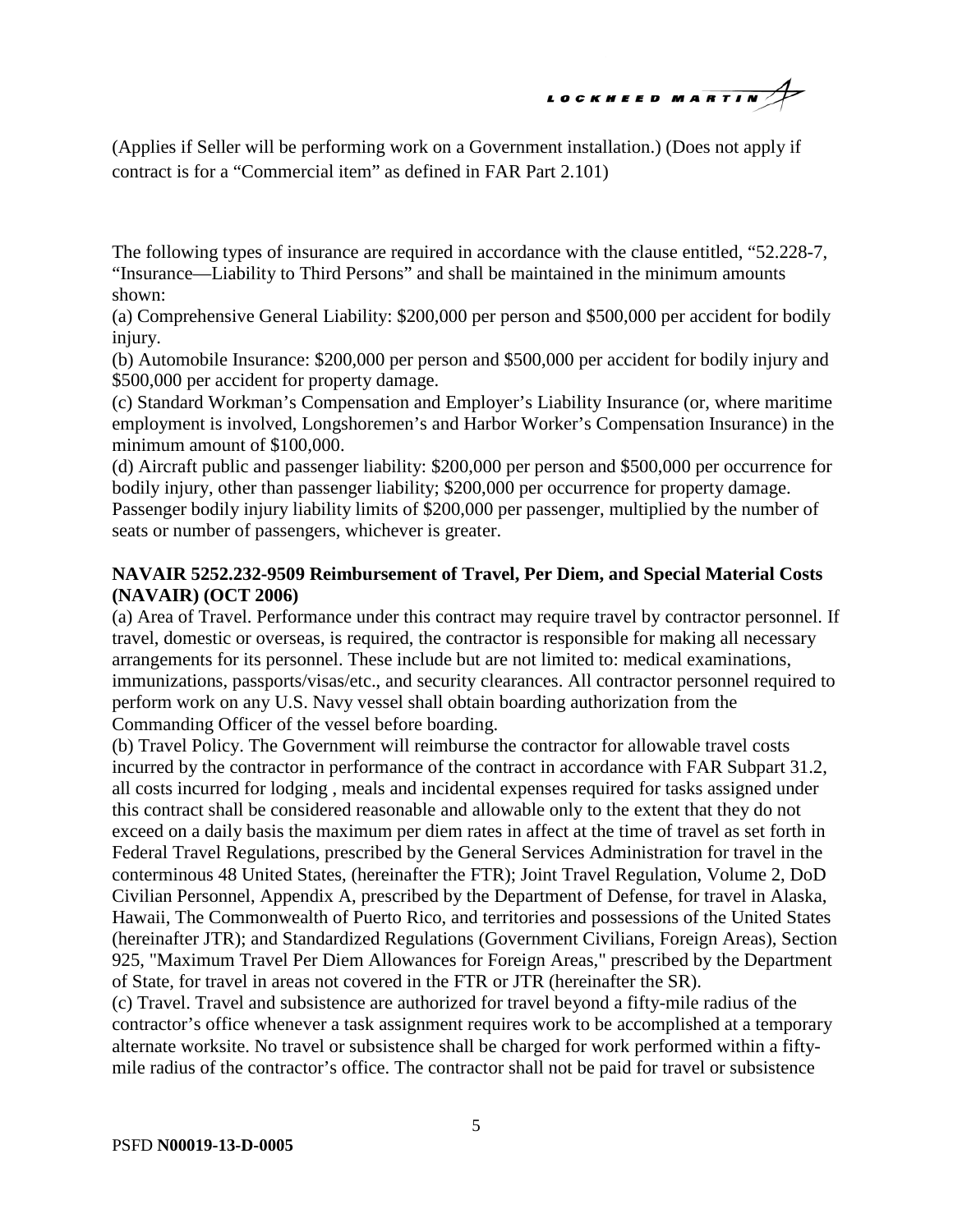

for contractor personnel who reside in the metropolitan area in which the tasks are being performed. Travel performed for personal convenience, in conjunction with personal recreation, or daily travel to and from work at the contractor's facility will not be reimbursed.

(1) For travel costs other than described in paragraph (c) above, the contractor shall be paid on the basis of actual amount paid to the extent that such travel is necessary for the performance of services under the contract and is authorized by the COR in writing.

(2) When transportation by privately owned conveyance is authorized, the contractor shall be paid on a mileage basis not to exceed the applicable Government transportation rate as contained in the FTR, JTR or SR. Authorization for the use of privately owned conveyance shall be indicated in the basic contract. Distances traveled between points shall be shown on invoices as listed in standard highway mileage guides. Reimbursement will not exceed the mileage shown in the standard highway mileage guides.

(3) The contractor agrees, in the performance of necessary travel, to use the lowest cost mode commensurate with the requirements of the mission as set forth in the basic contract and in accordance with good traffic management principles. When it is necessary to use air or rail travel, the contractor agrees to use coach, tourist class, or similar accommodations to the extent consistent with the successful and economical accomplishment of the mission for which the travel is being performed.

(4) The contractor shall retain receipts or other evidence substantiating actual costs incurred for authorized travel as required by FAR Subpart 4.7, Contractor Records Retention, and FAR 52.215-2, Audit and Records – Negotiation (OCT 2010). In no event will such payments exceed the rates of common carriers.

(d) Vehicle and/or Truck Rentals. The contractor shall be reimbursed for actual rental/lease of special vehicles and/or trucks (i.e., of a type not normally used by the contractor in the conduct of its business) only if authorized in the basic contract or upon approval by the COR. Reimbursement of such rental shall be made based on actual amounts paid by the contractor. Use of rental/lease costs of vehicles and/or trucks that are of a type normally used by the contractor in the conduct of its business are not subject to reimbursement.

(e) Car Rental. The contractor shall be reimbursed for car rental, exclusive of mileage charges, as authorized in the basic contract or upon approval by the COR, when the services are required to be performed beyond the normal commuting distance from the contractor's facilities. Car rental for a team on TDY at one site will be allowed for a minimum of four (4) persons per car, provided that such number or greater comprise the TDY team.

(f) Per Diem. The contractor shall not be paid for per diem for contractor personnel who reside in the metropolitan areas in which the tasks are being performed. Per Diem shall not be paid on services performed within a fifty-mile radius of the contractor's home office or the contractor's local office. Per Diem is authorized for contractor personnel beyond a fifty-mile radius of the contractor's home or local offices whenever a task assigned requires work to be done at a temporary alternate worksite. Per Diem shall be paid to the contractor only to the extent that overnight stay is necessary and authorized under this contract. The authorized per diem rate shall be the same as the prevailing per diem in the worksite locality. These rates will be based on rates contained in the FTR, JTR or SR. The applicable rate is authorized at a flat seventy-five (75%) percent on the day of departure from contractor's home or local office, and on the day of return.